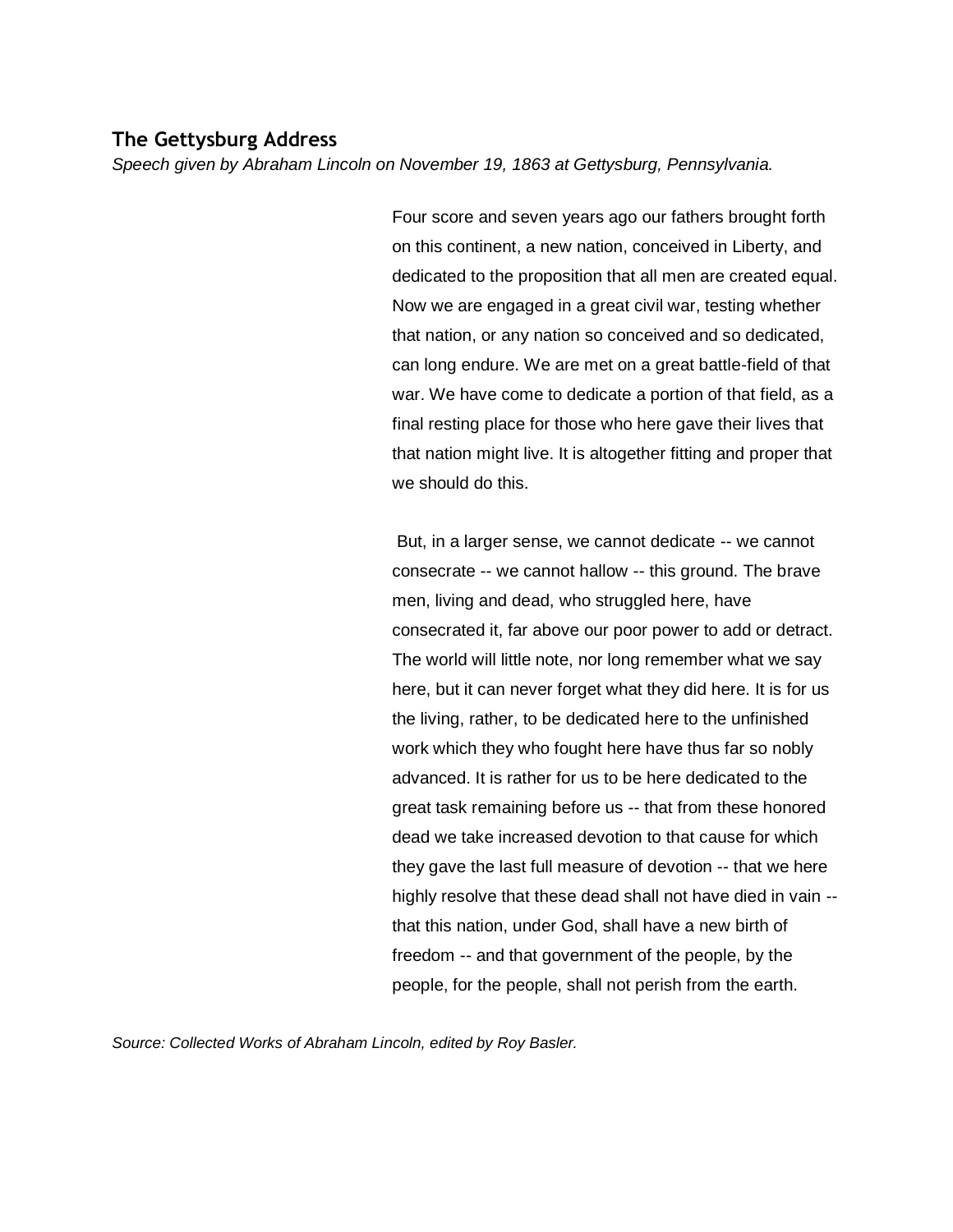# **Analyzing Lincoln's** *Gettysburg Address*

# **Step 1: Background notes on** *Gettysburg Address*

In July of 1863 the Union and Confederate armies met in a three-day battle in fields outside of Gettysburg, Pennsylvania. Despite heavy losses on both sides, the battle was considered a Union victory and a turning point in the Civil War in favor of the North. In November, President Lincoln traveled to the site to dedicate the Soldiers' National Cemetery. His short *Gettysburg Address* has become one of the most famous speeches in American history.

### **Step 2: Read Lincoln's** *Gettysburg Address***.**

- Circle the words that you don't understand.
- Ask any questions you have about this speech by writing them in the left-hand column.
- Write down any thoughts you have about what Lincoln may have meant in this Address in the left-hand column.

### **Step 3: Vocabulary Definitions**

Copy down the definitions from the Gettysburg Address on the back of your copy of the Gettysburg Address.

#### **Vocabulary:**

- $\bullet$  score = 20 years
- $\bullet$  endure = to last
- $\bullet$  nobly = for a good or noble cause
- $\bullet$  dedicate = to devote or pledge oneself
- $\bullet$  consecrate = to declare something sacred
- $\bullet$  hallow = to make holy
- $\bullet$  devotion = loyalty or faithfulness
- $\bullet$  perish = to die